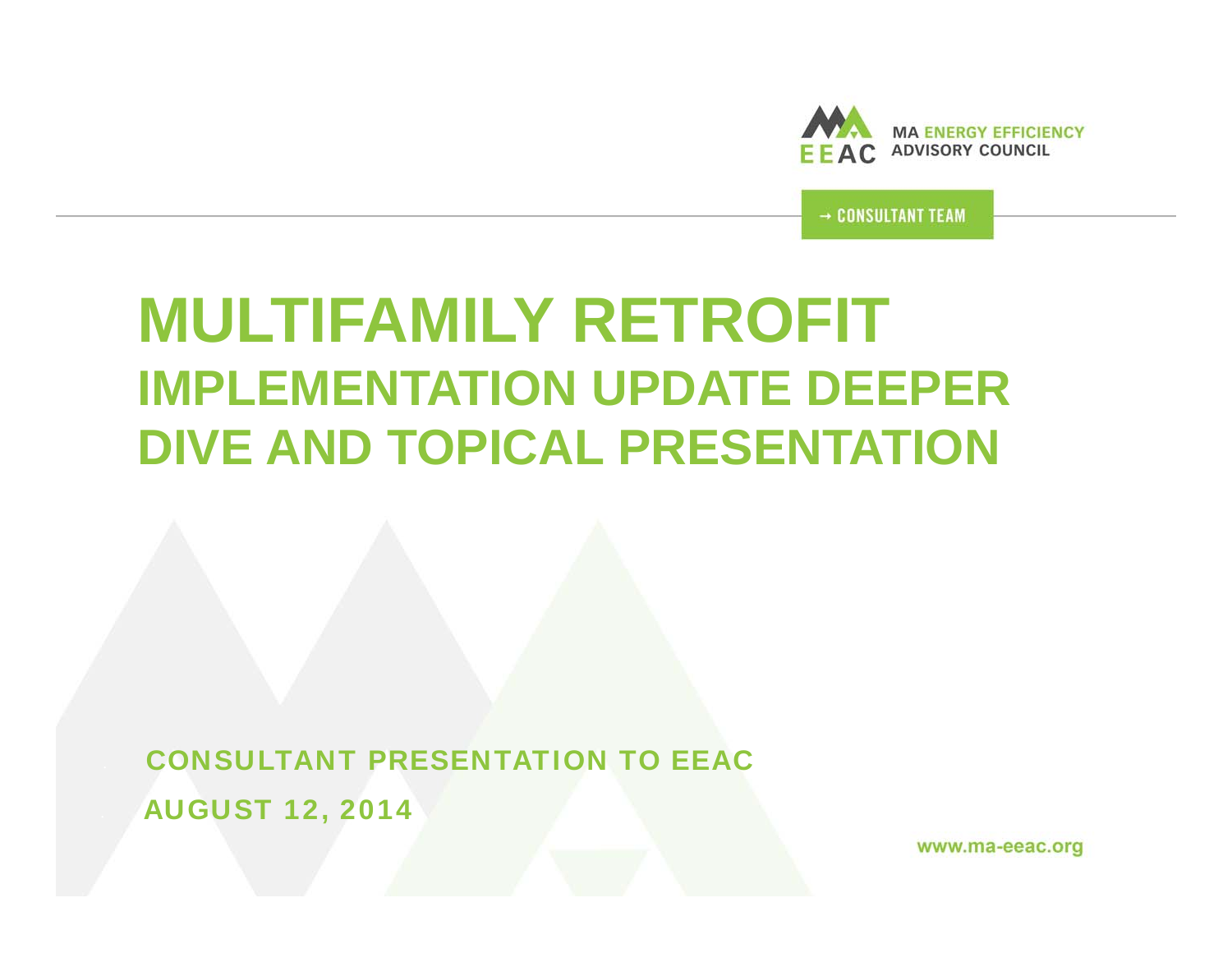# **SUMMARY OF KEY POINTS**

- ▶ The cross-cutting nature of multifamily retrofit poses unique challenges
- **The PAs have made significant progress in improving** their multifamily program offering and are employing many best practices
- ▶ Opportunities for continuous improvements remain to enhance customer experience and achieve deeper savings
- ▶ Remaining challenges are best overcome through establishment of a fully integrated, distinct multifamily effort for 2016-2018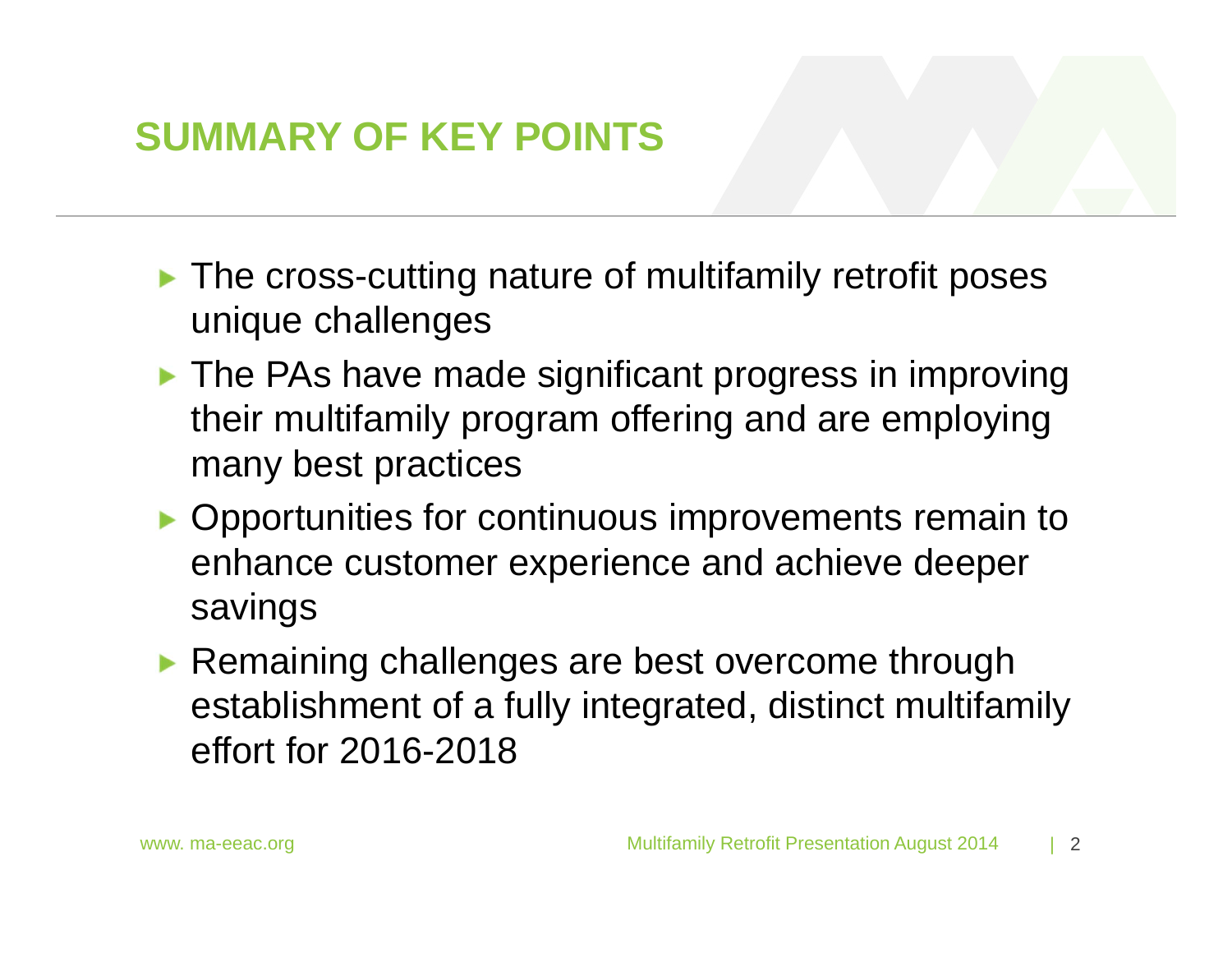# **MULTIFAMILY RETROFIT SERVICES ARE CROSS-SECTOR**

- $\blacktriangleright$  Individual units receive services through Res MF Retrofit Initiative (tied to residential meters)
	- 1. Instant savings measures
	- 2. Air sealing and insulation, where appropriate
	- 3. Common area and exterior lighting (in most circumstances)
- ▶ Whole building and common area services provided through C&I Retrofit Program (tied to master meters)
	- 1. Central mechanical equipment (heating, cooling, DHW)
	- 2. Custom measures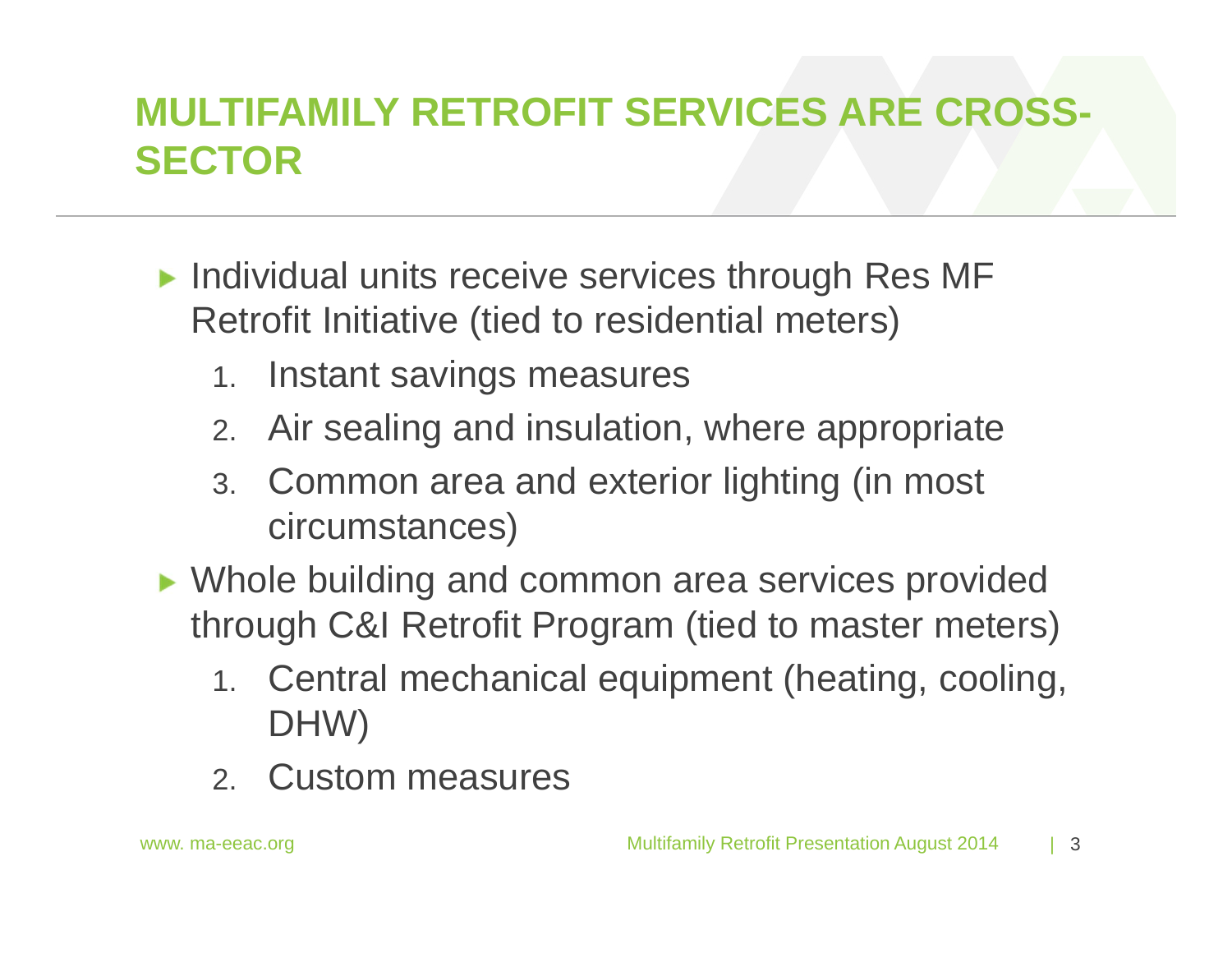# **KEY CHALLENGES**

### **TECHNICAL**

▶ Wide range of building types requiring a broad set of skills, expertise, and measures

### CUSTOMER

**Variations in customer type** (condos, small building landlords, large real estate investment trusts…)

### IMPLEMENTATION

Res/CI split in program budgets and accounting for savings and benefits

### **POLICY**

www. ma-eeac.org **Multifamily Retrofit Presentation August 2014 Has prevented weatherizing oil** heated multifamily buildings

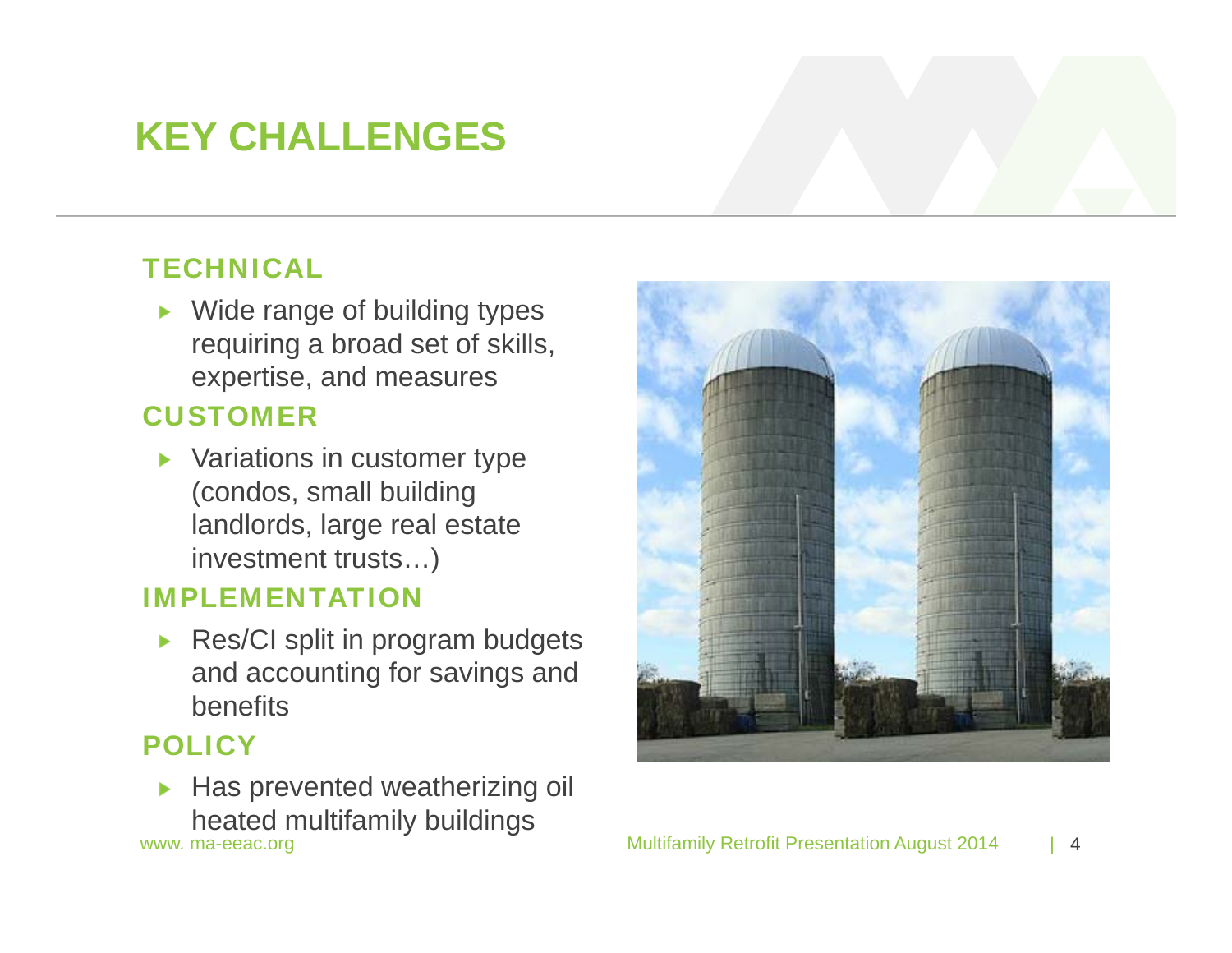# **BENCHMARKING OPPORTUNITY FOR MARKET RATE PROGRAM**

- **Pre-screening of** customers
- ▶ Portfolio management
- **F** Targeted program offers, vendor services, measure packages, etc.
- ▶ Performance-based program offers
- **Example tools in use in** MA include WegoWise (LIMF) and Energy Savvy (HES and more)

"We used to spend about \$1.65 million annually on utilities – gas, electric, and water. Just by tracking our consumption and identifying problem buildings and systems, we have been able to cut down by 15%, on average"

Beverly Craig, Homeowner's Rehab Inc. Cambridge, MA

- \$240,000 annual savings from 2006 spending levels
- ▶ 21% reduction in carbon dioxide emissions
- 17% reduction in heating costs

*As quoted by Urban Land institute, April 2014*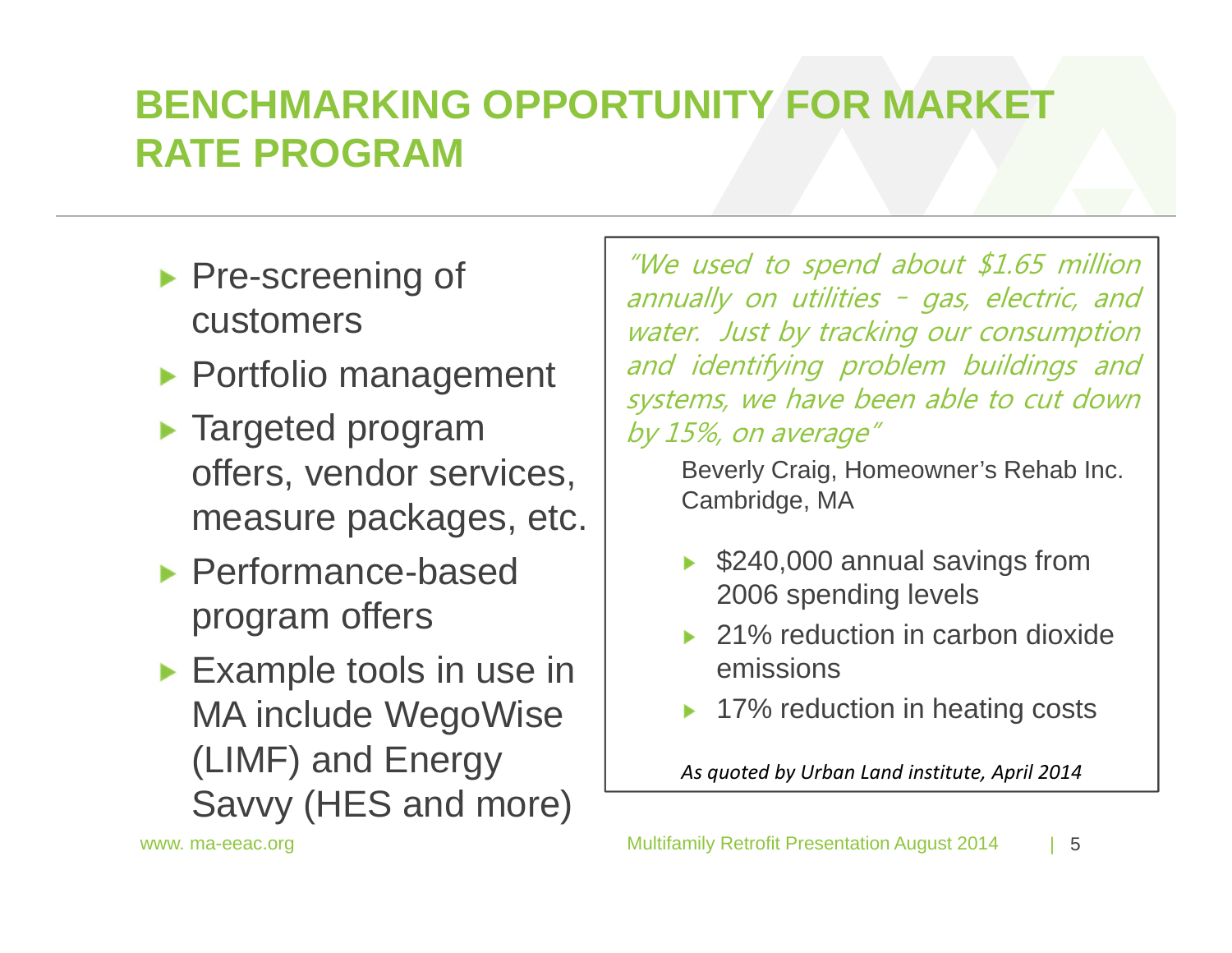# **THE OPPORTUNITY FOR DELIVERED FUELS IN MULTIFAMILY**

### HISTORICAL PERSPECTIVE

- Average of 3,100 oil heated units served annually, without targeting oil heat (15 % of units served)
- $\blacktriangleright$  Missed opportunity = 8,600 MMBtu annual savings, for each program year

### PROJECTION

- ► Estimated 80,000 oil heated units in MA by 2030
- $\blacktriangleright$  Maximum achievable market potential  $= 223,000$ MMBtu annual savings

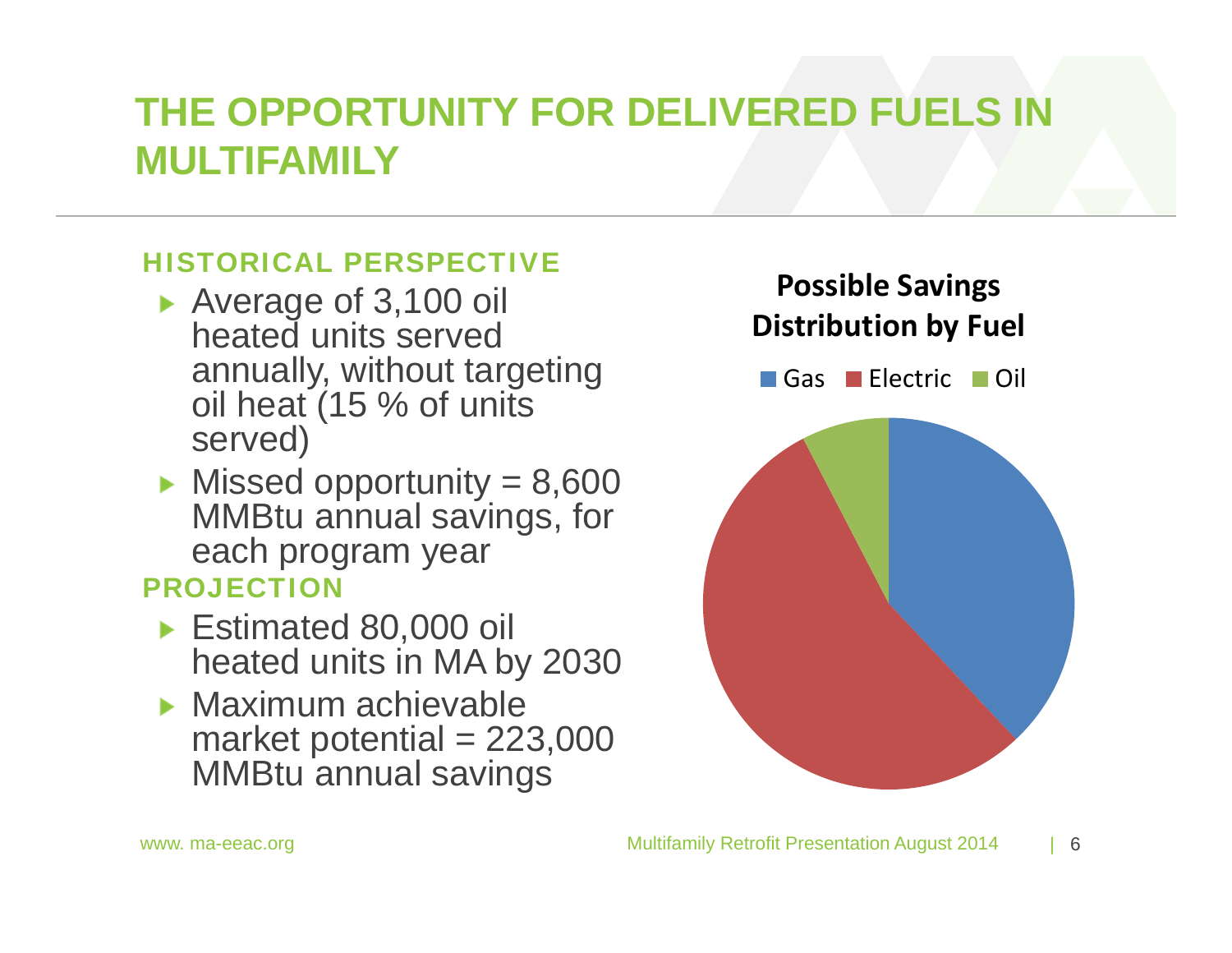# **THE MULTIFAMILY PROJECT PROCESS CHALLE TYPICAL RES+CI CUSTOMER EXPERIENCE**





Multifamily Market Integrator (MMI) collects information, screens customer, sends data to vendor(s)





Res vendor conducts audit, makes recommendations, refers to CI vendor



CI vendor conductsaudit, submits recommendationsfor PA screening





Customer receivesoffer(s) from vendor(s), executes contract(s)



Res vendor installs in‐ unitmeasures



Res/CI contractor(s) install measures





Vendors verify installations and report to PA



Customerreceivesrebate(s)

www. ma-eeac.org **Multifamily Retrofit Presentation August 2014** 

| 7

DELLET!

BOaly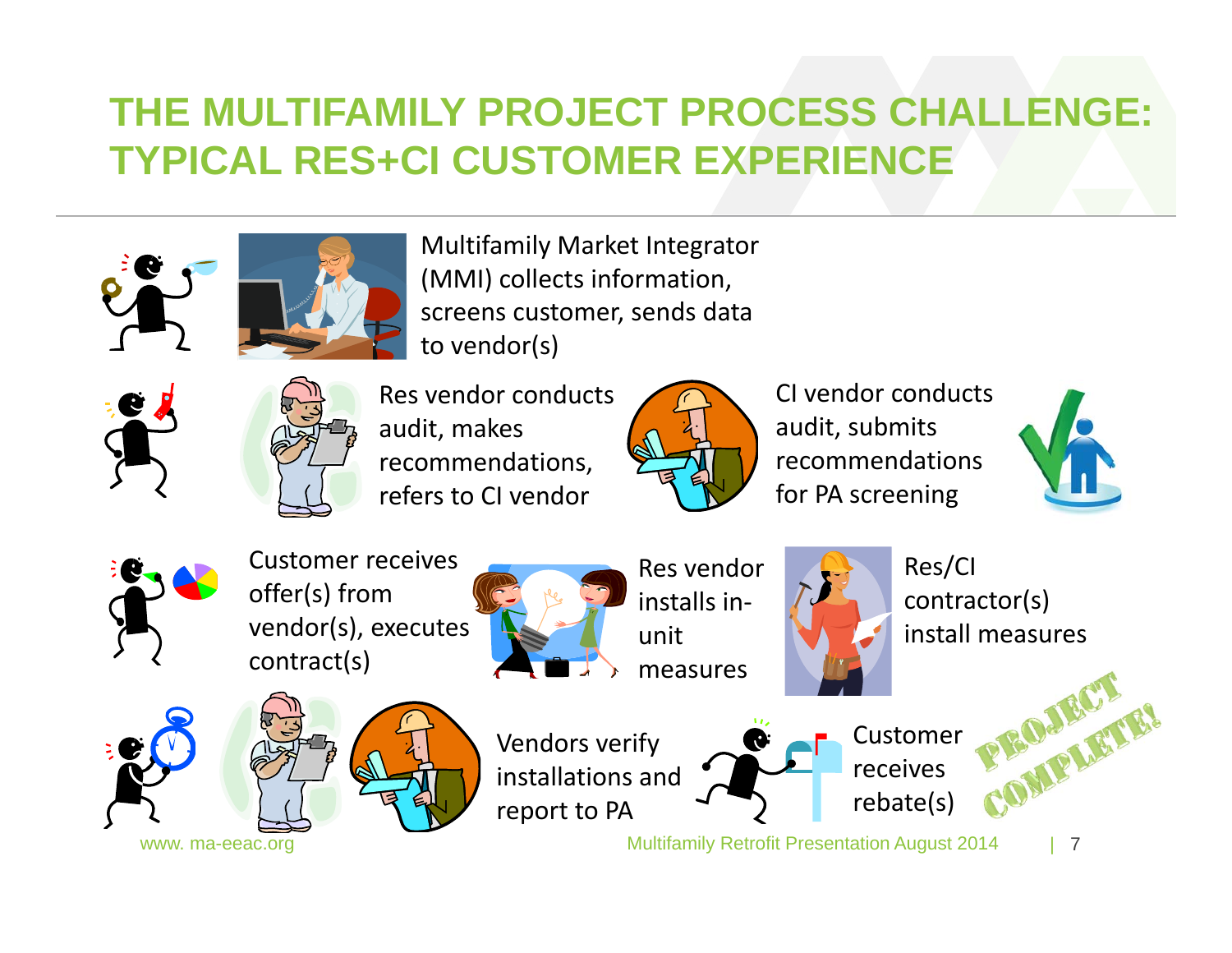# **THE MULTIFAMILY PROJECT PROCESS CHALLENGE: TYPICAL RES+CI CUSTOMER EXPERIENCE**

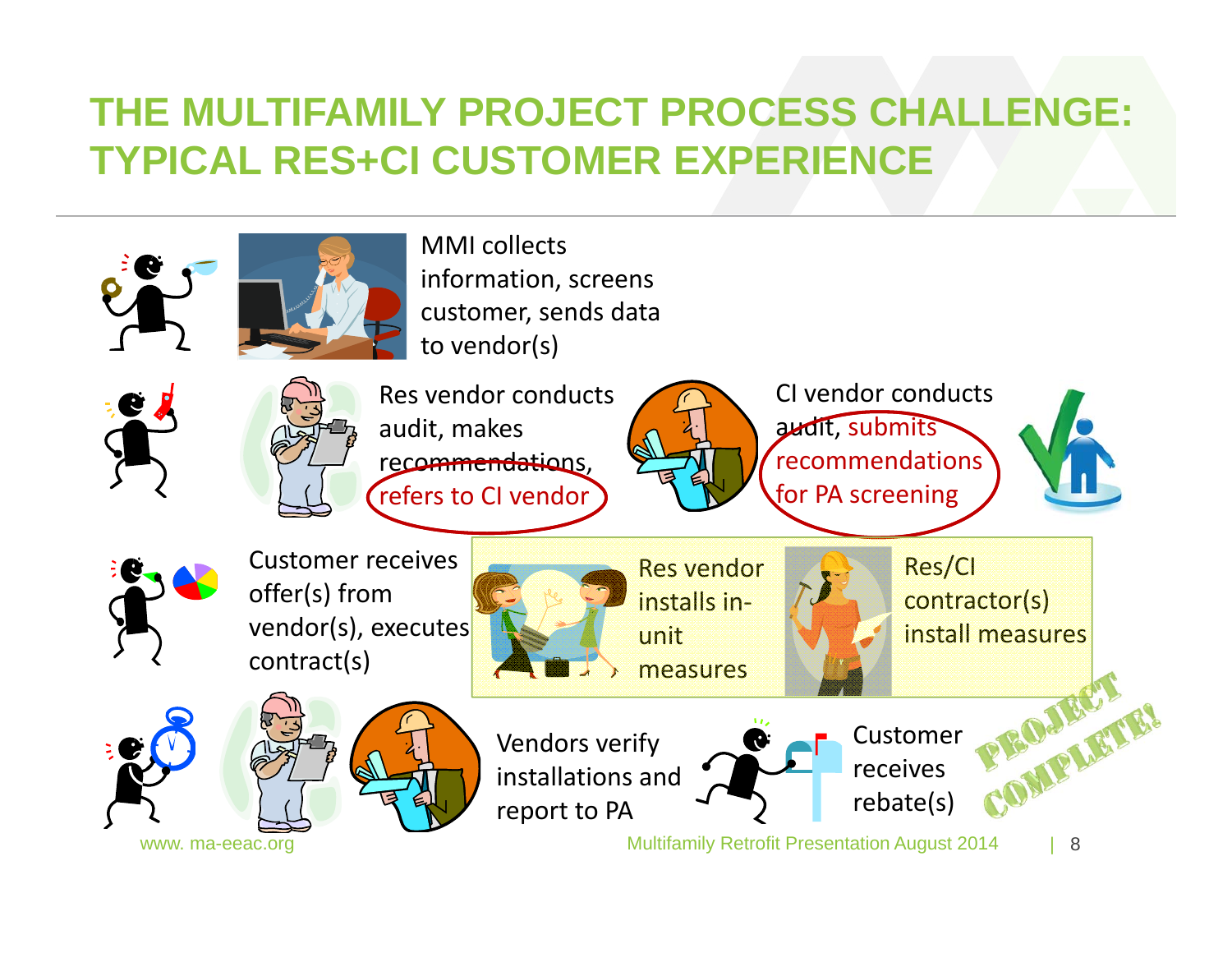# **RES/CI PROGRAM SILO-ING AFFECTS MEASURE IMPLEMENTATION**

### INCOMPATIBLE INCENTIVE STRUCTURES PRESENT AN ARTIFICIAL BARRIER TO CERTAIN CUSTOMERS

- ▶ Non-prescriptive commercial incentives require additional steps to access and are less predictable and attractive than res incentives
- ▶ Cost-ben analysis from PA perspective, but not for customer

### OPPORTUNITIES EXIST TO IMPROVE COMPREHENSIVENESS

- ▶ Vendor skill sets not being fully tapped (missed opportunities?)
- **Prescriptive approach dominates residential** (inherently limiting creative solutions)
- ▶ Blurring of the lines already happening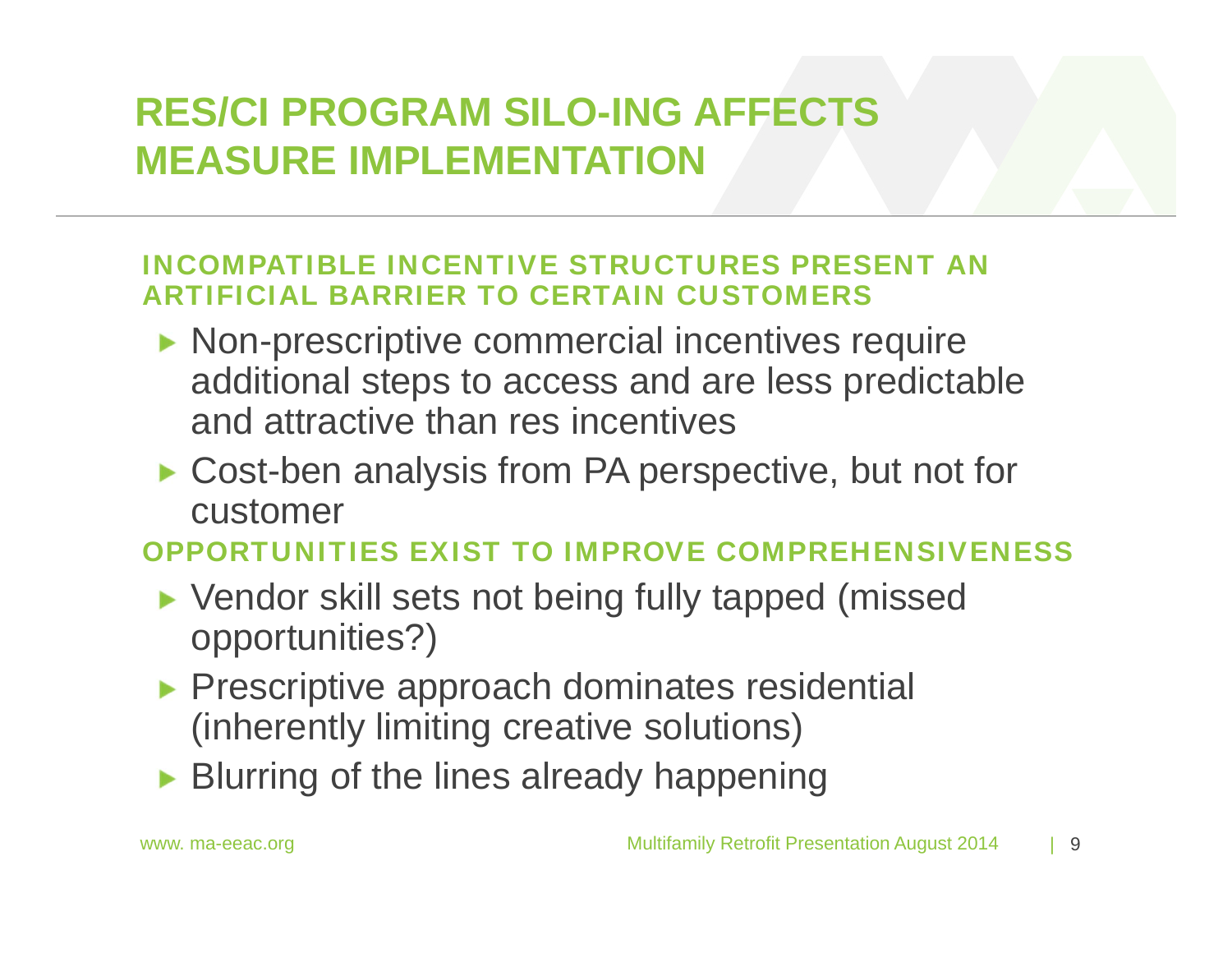# **MARKET CHARACTERISTICS DRIVE PROGRAM APPROACHES**

- Larger buildings need universal services  $\blacktriangleright$
- ▶ Owner concerns go beyond utility costs
- EE can reduce turnover and vacancy rates

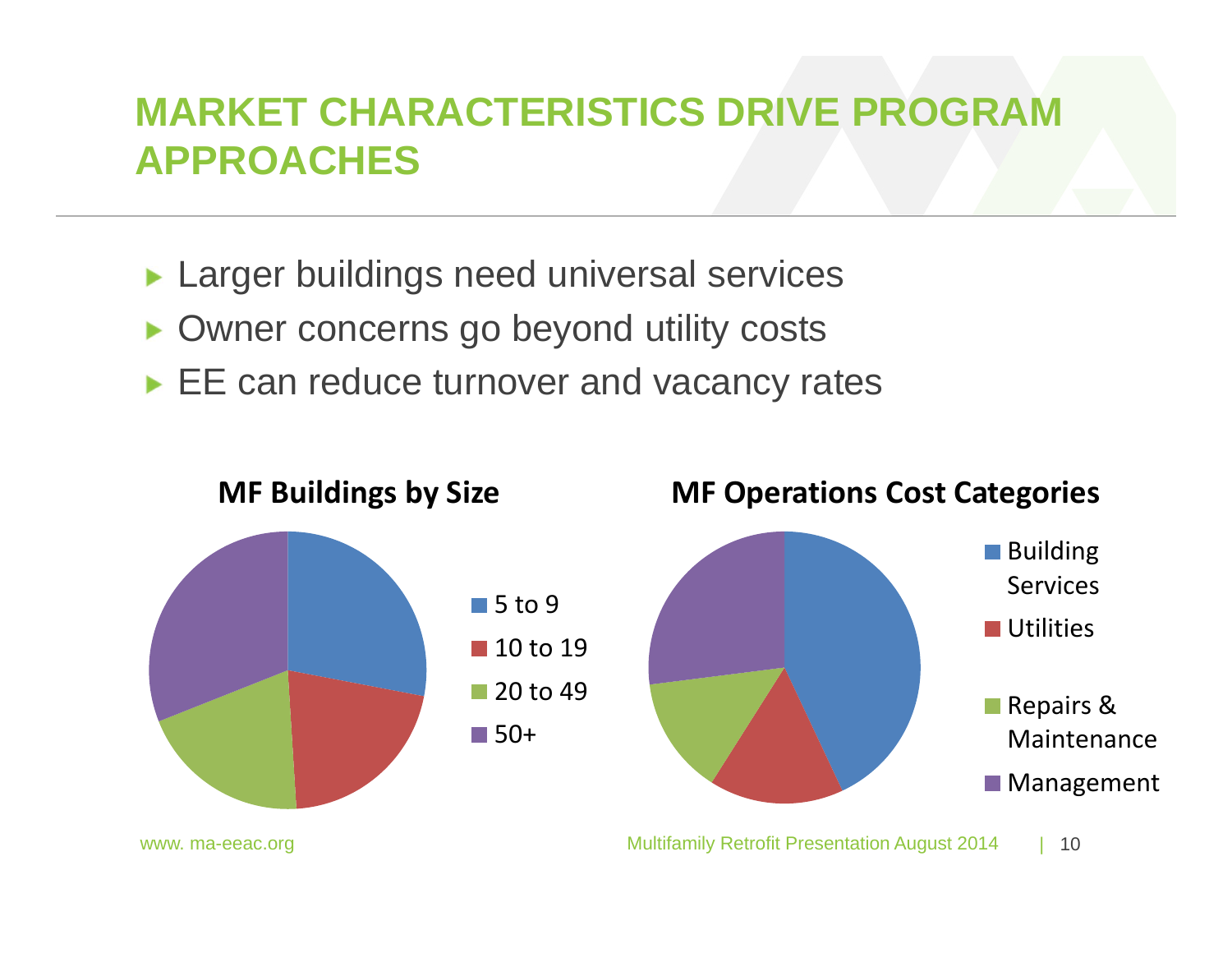### **RECOMMENDATION: RESTRUCTURE TO ESTABLISH A FULLY INTEGRATED AND DISTINCT MULTIFAMILY EFFORT (e.g., NEW PROGRAM, SECTOR) FOR 2016-2018 PLAN**

- ▶ Integrate findings from in-progress EM&V projects
- Continue to implement near-term improvements
- Determine regulatory implications
- Engage stakeholders in program redesign for next 3-year planning cycle
- Consider impact on:
	- •new construction and low income
	- •Condominiums (approx. 50% of MF sector)
- ▶ Re-allocate budgets: establish systems for fair tracking of spending and savings by rate-payer sector
- ▶ Revise TRM and BCR calculations
- Review best practices from other jurisdictions: NJ, CA, VT, ME, RI, NYSERDA, Georgia Power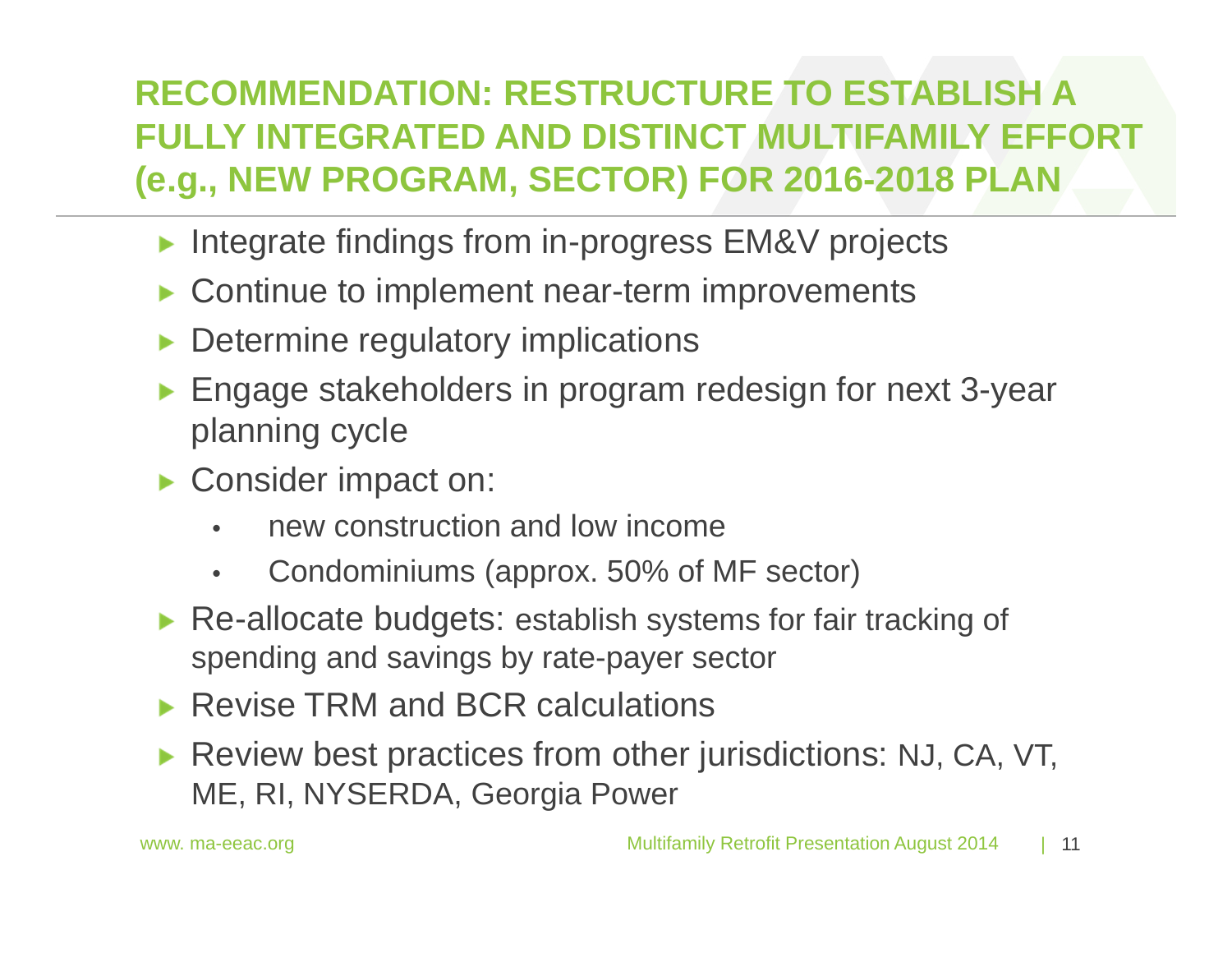# **QUESTIONS AND DISCUSSION**

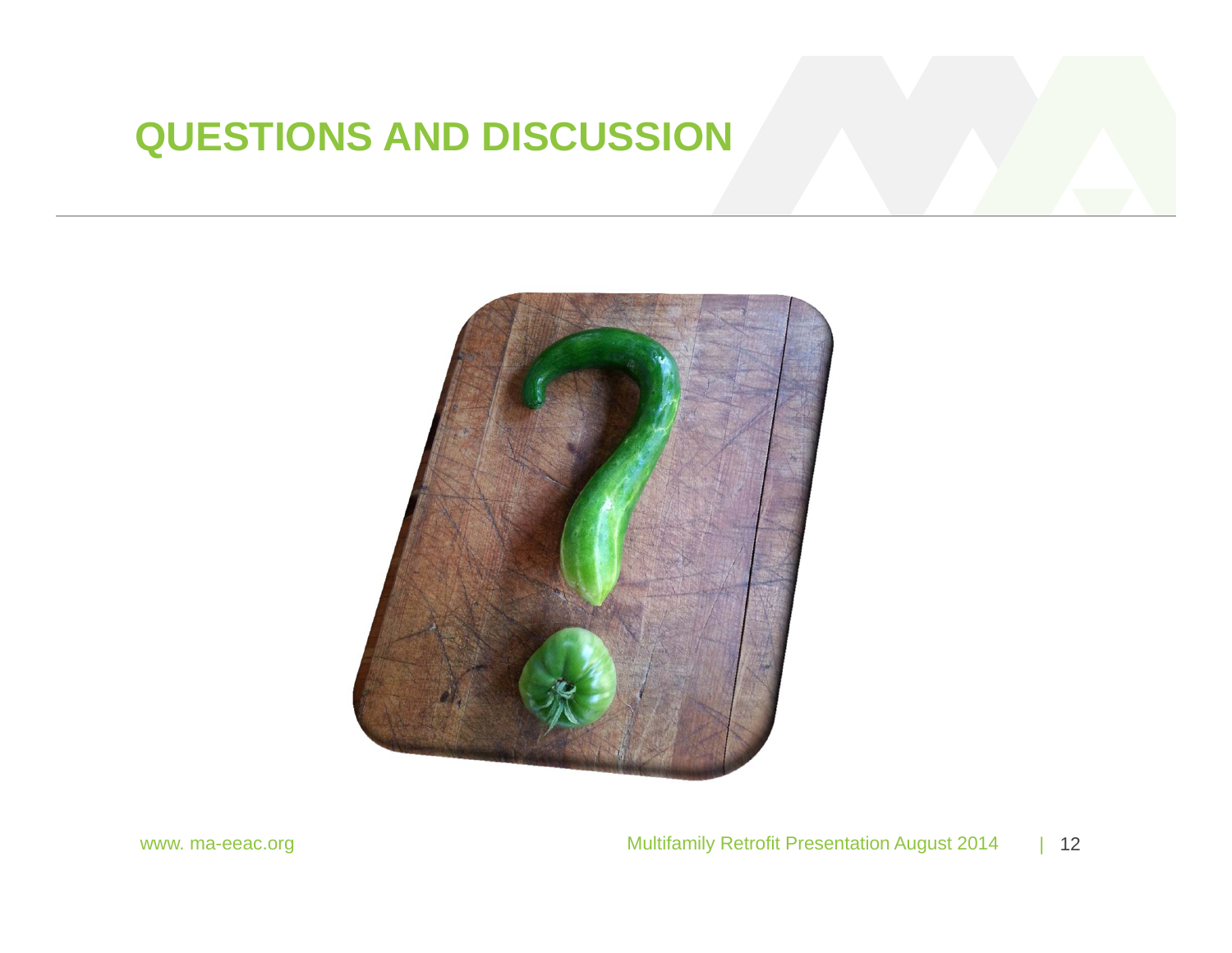

→ CONSULTANT TEAM

# **EXTRA RESOURCE SLIDES**

| 13www.ma-eeac.org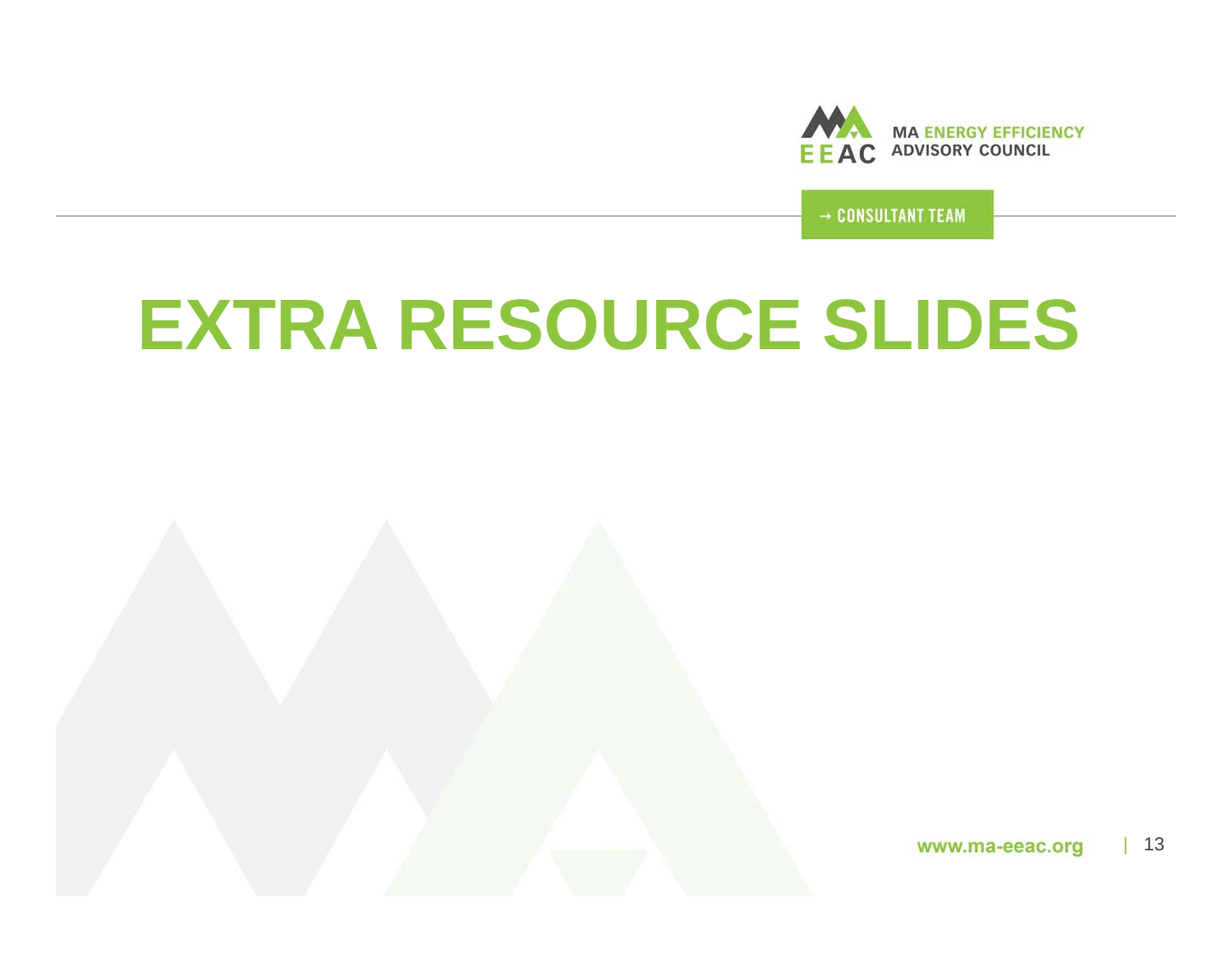# **ACEEE BEST PRACTICES: MASSACHUSETTS ON A STRONG TRACK**

| <b>ACEEE Best Practice</b>                                                             | <b>Massachusetts has</b>                                                 | <b>Possible Enhancement</b>                              |
|----------------------------------------------------------------------------------------|--------------------------------------------------------------------------|----------------------------------------------------------|
| Provide a "one-stop-shop"<br>program service                                           | MMI provides a common<br>point of contact and<br>facilitates hand-offs   | Provide project<br>consultants                           |
| Incorporate on-bill repayment<br>or low-cost financing                                 | <b>HEAT</b> loan<br><b>Mass Save Financing C&amp;I</b>                   | On-bill financing                                        |
| Integrate direct install and<br>rebate programs                                        | Both are available through<br><b>Mass Save</b>                           | Continue to streamline<br>transitions                    |
| Streamline rebates and<br>incentivize in-unit measures to<br>overcome split incentives | In-unit measures are<br>provided                                         | Mitigate remaining<br>dichotomy between<br>Res/CI offers |
| Provide escalating incentives<br>for greater savings<br>achievement                    | Stacking of incentives is<br>allowed                                     | Performance-based path                                   |
| Target incentives for affordable<br>housing                                            | Provided through LEAN (for<br>facils. $w/50%$ + units w/LI<br>residents) | Moderate income offers<br>14                             |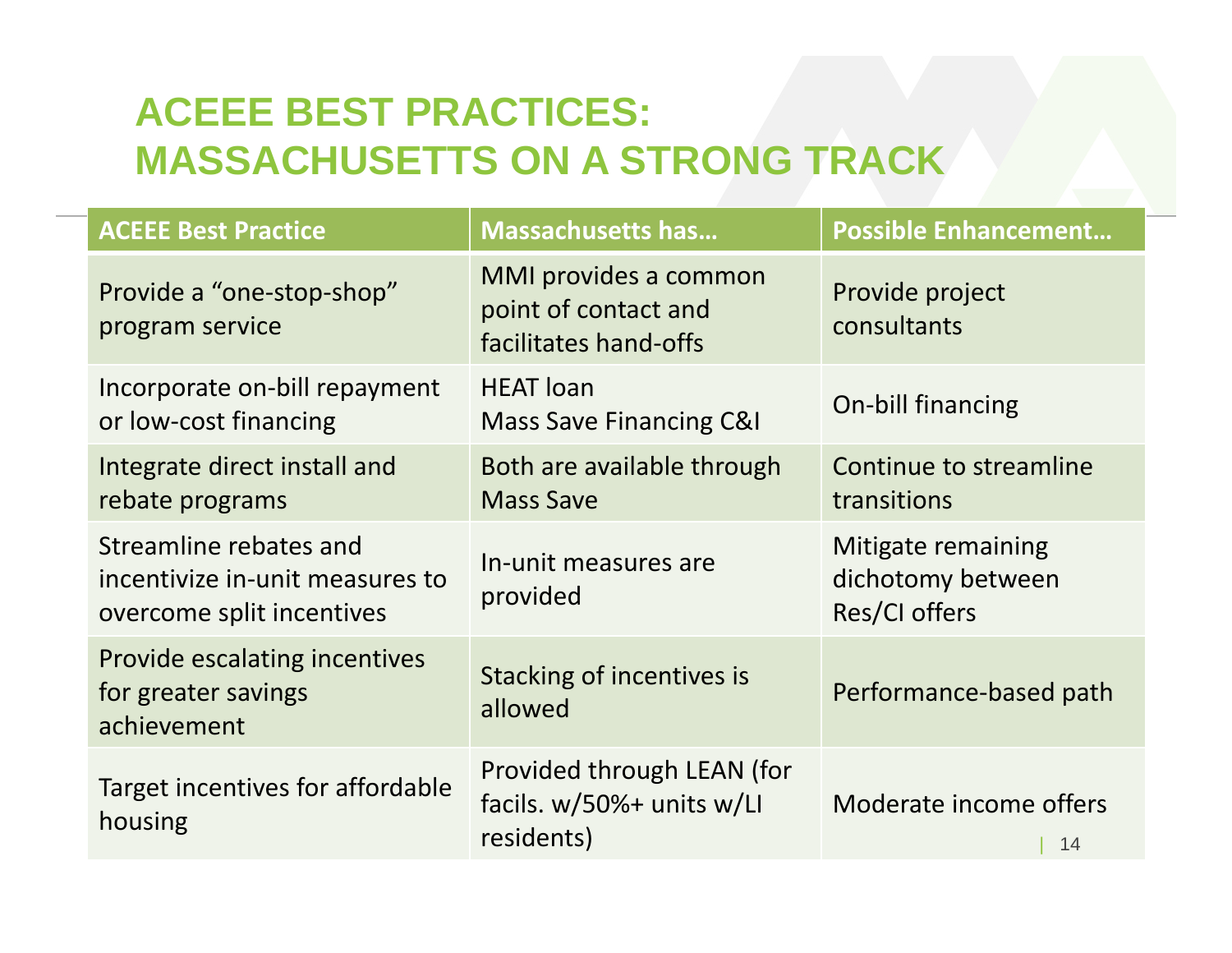# **TACTICAL MULTIFAMILY INITIATIVE IMPROVEMENT RECOMMENDATIONS**

### CUSTOMER EXPERIENCE

- Offer a "single point of contact" by project (vs. MMI "central point of contact")
- Supplement "Energy Action Plan" with standard template for audit reports including executive summary, customer's cost/ben analysis, O&M
- Improve alignment of Res/CI incentive screening processes and offers Ы
- ▶ Per (proposed) RCS guidelines, include delivered fuels in multifamily offers

### CONTINUED INTEGRATION OF RES/CI IMPLEMENTATION

- Enable residential vendors to screen and process more measures Þ.
- Enable tracking by building/facility using unique site ID's Ы

#### INNOVATION

- New measures: e.g. enhanced air sealing and ventilation Þ.
- Benchmarking: customer ed, triage leads, performance tracking ▶
- Performance-based approaches, e.g. P4P retro-commissioning model ь
- Enable vendors to specialize in specific building/customer types Ы
- Offer multifamily building operator training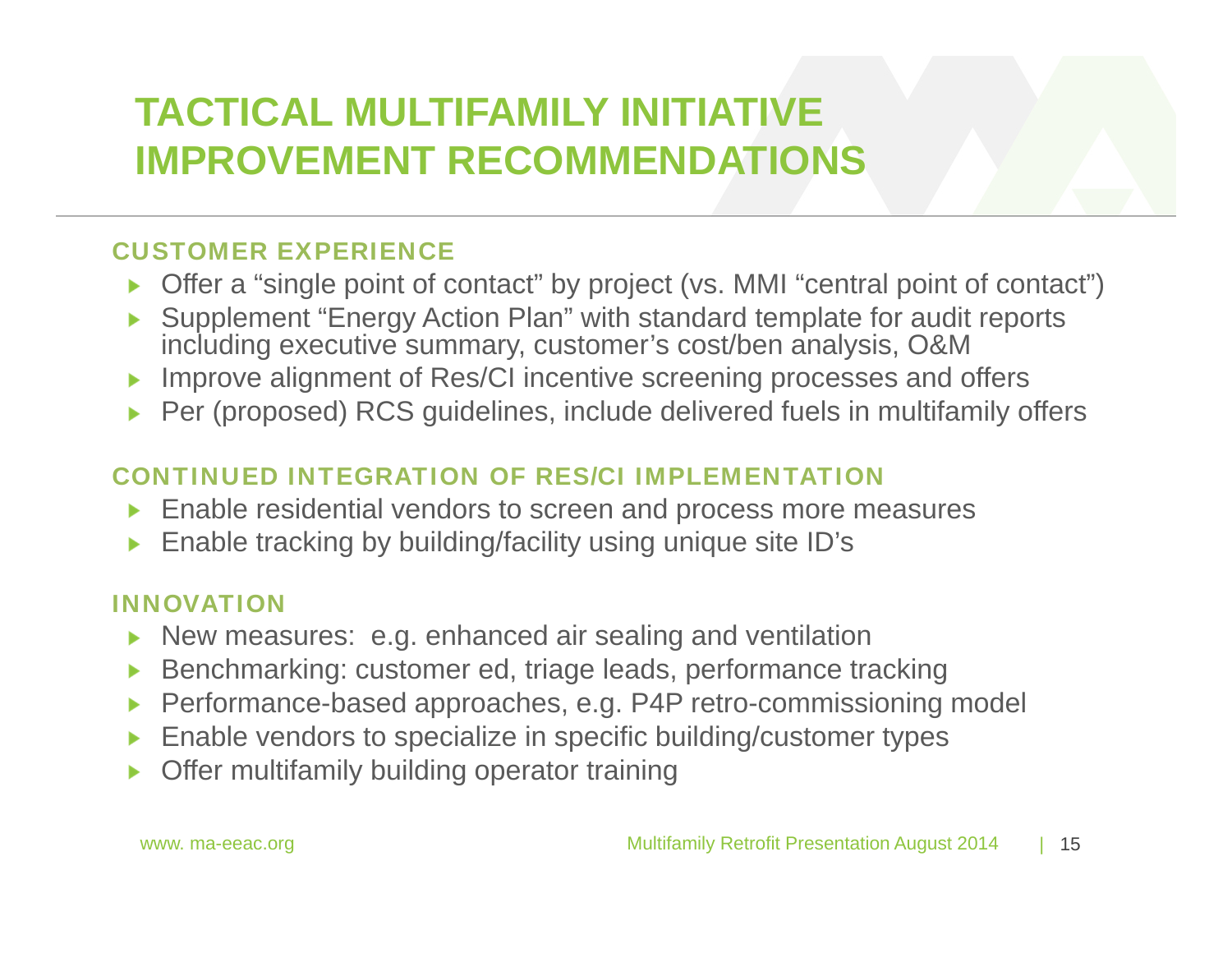# **MULTIFAMILY MEASURES**

### PRESCRIPTIVE MEASURES

- Insulation (attic, wall, basement, rim)
- Heating equipment, in-unit
- DHW equipment, in-unit
- **Refrigerators**
- Light fixtures, common area and exterior
- ▶ Photo-sensor and hi/low dimming
- Occupancy sensors
- Exit signs
- ▶ VSD pumps and fans
- Energy Management Systems
- Vending Misers

### INSTANT SAVINGS MEASURES

- $\blacktriangleright$  In-unit lighting, bulbs and nightlights
- In-unit light fixtures
- Smart strips
- DHW saving devices
- Programmable t-stats
- Air sealing, where applicable

### **Key**

Residential side measuresCommercial side measuresBlurred line: residential vendors often deal with them although costs and savings accrue to the CI side